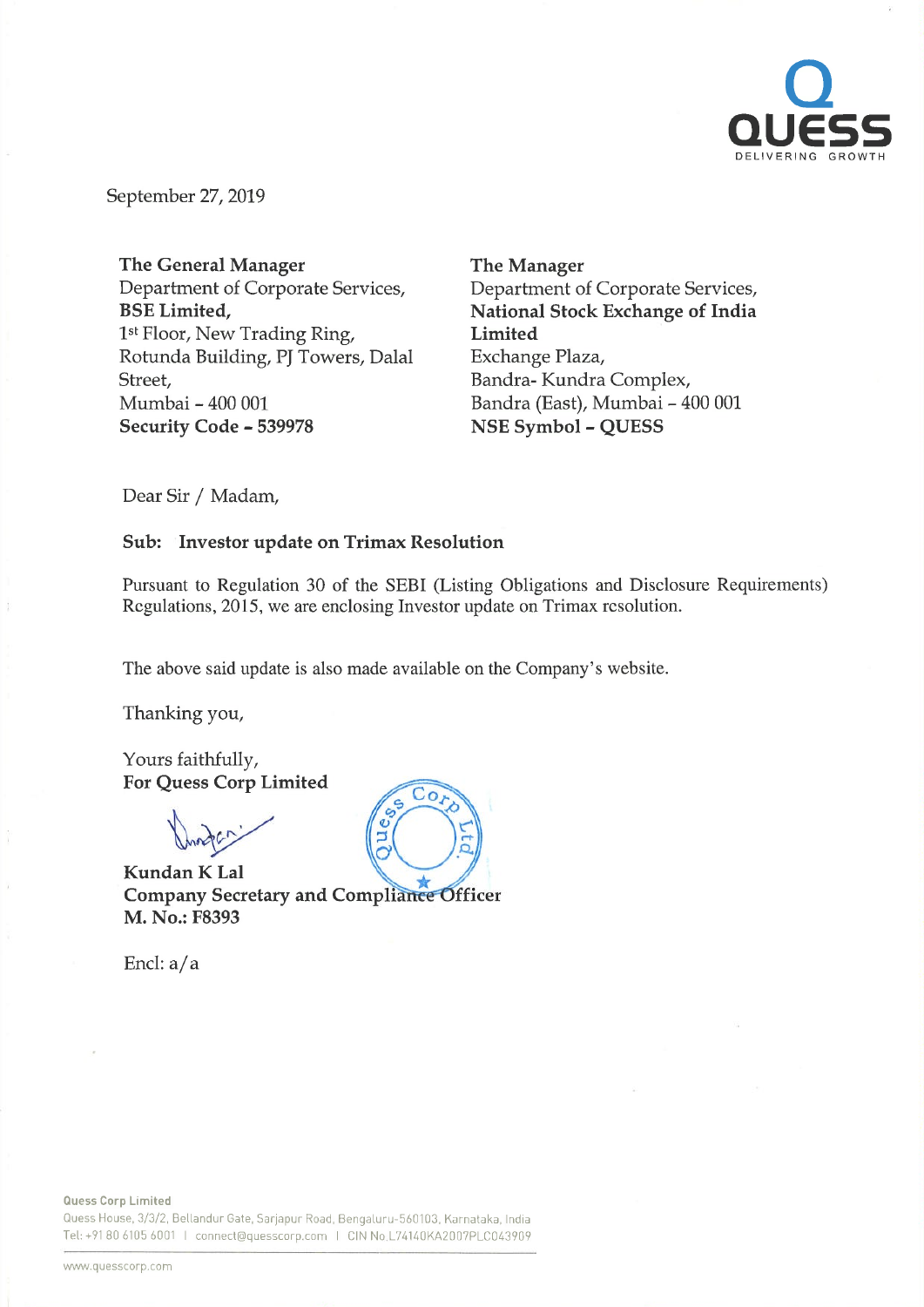# INVESTOR UPDATE ON TRIMAX RESOLUTION

### **BACKGROUND**

Trimax IT Infrastructure and Services Limited ("Trimax IT") was contracted to implement the Smart City project of Ahmedabad by Smart City Ahmedabad Development Limited ("SCADL") <sup>a</sup> government undertaking. To implement this project, Quess Corp had entered into <sup>a</sup> Joint Venture with Trimax IT to create Trimax Smart Infraprojects Private Limited ("TSIPL"), with Quess owning 51% and Trimax IT 49%. Trimax IT, TSIPL and Axis Bank entered into a tripartite agreement to create an Escrow Account, where the amounts recoverable from SCADL were to be deposited.

The project commenced in 2017 and currently is about 90% complete, with Field Acceptance Testing (FAT) for various facets of the project having been executed. Further, the Project, which is now largely operational, was awarded the best Smart City Project across all the states in India for 2018.

## **ISSUE**

NCLT had ordered the commencement of Corporate Insolvency Resolution Process for Trimax IT and declared it as an NPA in Feb 2019.

From the Trimax project, Quess had total outstanding dues of Rs. 179 Cr (Rs.117 Cr as debt and Rs. 61Cr as receivables) from TSIPL.

The Resolution Professional (RP) had sought the permission of the Committee of Creditors (COC) to release the amounts from the escrow to TSIPL. However, the COC had been awaiting the outcome of the NCLT decision in this matter and hence, these amounts did not flow through to TSIPL and consequently to Quess.

### RESOLUTION

Quess had been in discussions with the COC and RP to successfully arrive at <sup>a</sup> resolution, which we have successfully closed. All parties have entered into definitive agreements to give effect to the following:

- 1. Acquisition of 49% stake in TSIPL by Quess, for <sup>a</sup> consideration of Rs. 13 Crores.
- 2. Relinquishment of rights in the escrow account by Trimax IT and TSIPL becoming 100% owner of rights in the escrow account, thereby securing the entire receivables from SCADL.
- 3. Resolution Professional to work with SCADL & TSIPL for transfer of Smart City projects contract from Trimax IT in favour of TSIPL.